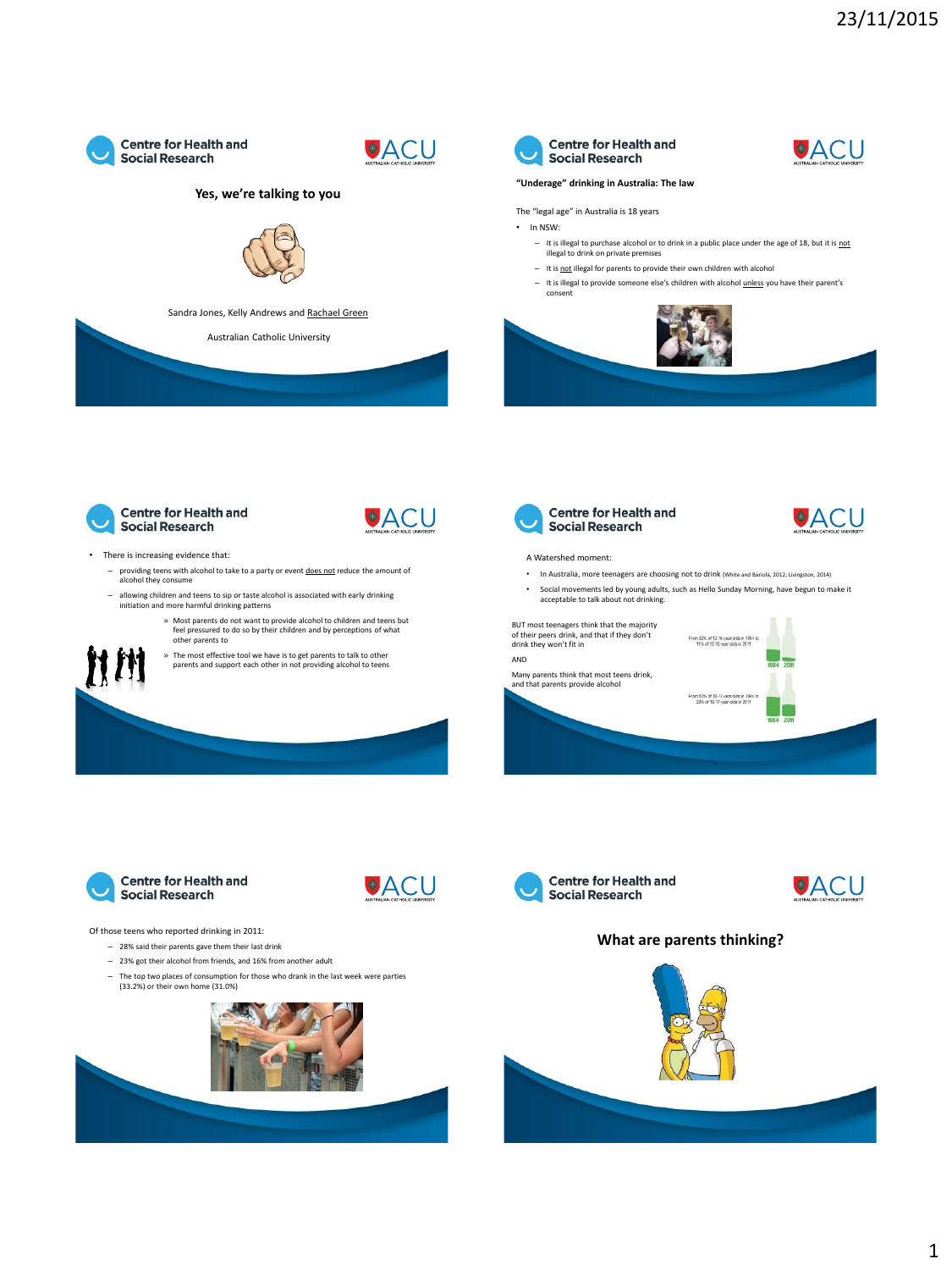

**12-14yo: Parental Supply**

**Social Research** 

**Centre for Health and** 

*If you look at 'don'ts' a lot of them* 

*look angry or less happy*



**OACU** 

- This study explored knowledge, attitudes and experiences of the supply of alcohol to minor children by their parents.
- The aims were:
	- (a) to investigate whether recent social marketing campaigns successfully reached their intended audience; and
	- (b) inform the development of messages targeted at parents.

• At a 'theoretical' level, expressed the view that 'good' parents don't let their children drink (although the 'bad' parents may be more fun)

*…. so I don't think that they would let their kids drink because they look like nice people* 

*Most of the parents that wouldn't mind if their kids drink would probably because they're not sober most of the time themselves* 



• At a personal level, their parents don't let them drink, but do let them 'taste/sip'





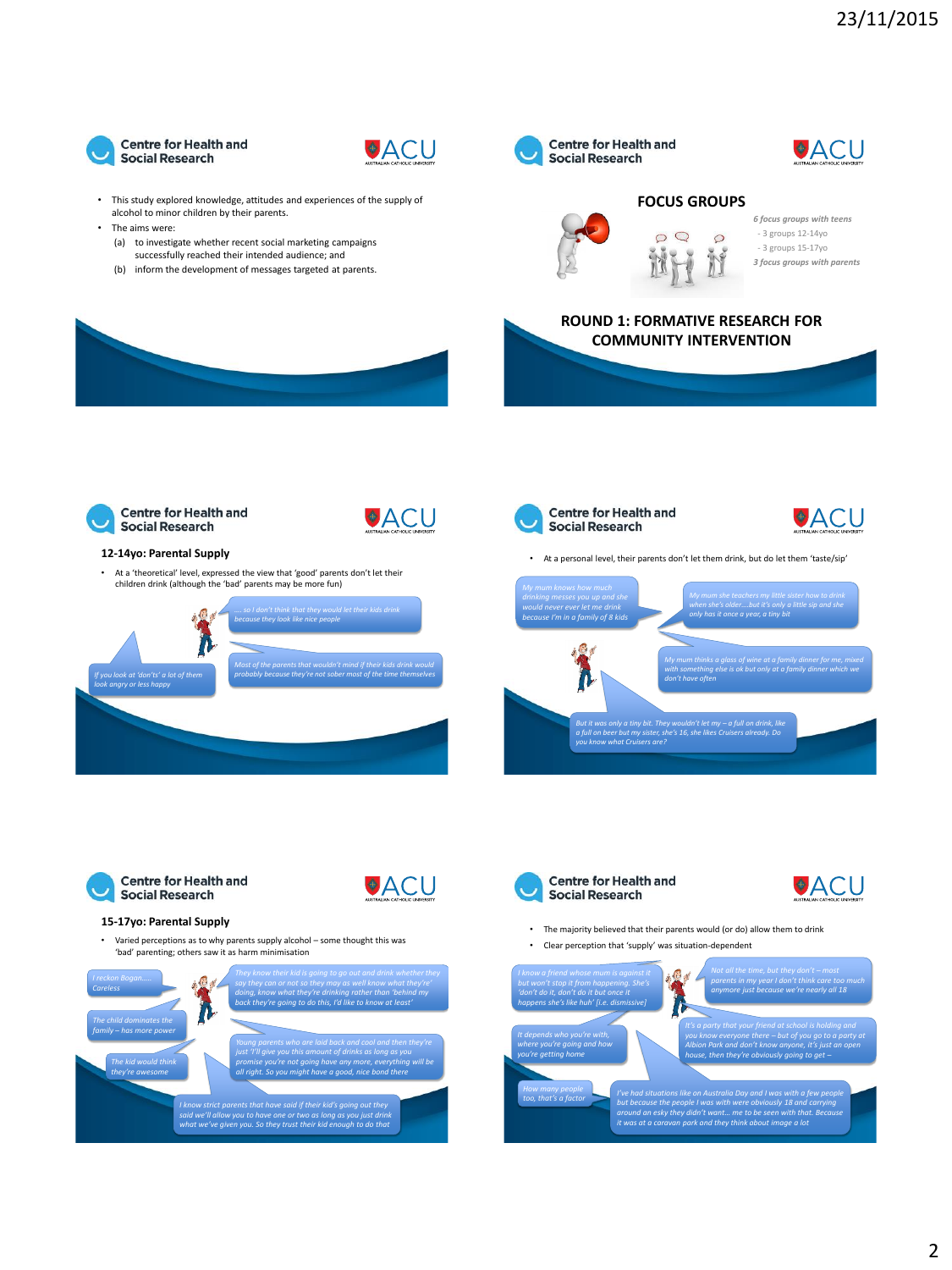



#### **Parents - Key findings**

• General consensus that local kids (esp 16-17yo) are drinking, but not their kids



*Because I'd rather him know what a good wine tastes like and I say to him what can you taste and smell, think about it like proper wine tasting. Because I'd rather him have an appreciation for* 

*so I think sometimes some of those discussions, but from a parent perspective to think – my*<br>son when he's 16 or 17 drinking, I kind of go 'it's not ok' but the 17, nearly 18 you kind of go...





But 'teaching them to drink' is another story

• And parents feel pressured and conflicted

*a good wine than if he tastes rubbish.*





**Centre for Health and** 

**Social Research** 

*Adolescents (4 focus groups) Parents (3 focus groups)*

⊕ACU

⊕ACU

## **ROUND 2: MESSAGE TESTING FOR COMMUNITY INTERVENTION**



⊕ACU

#### *Responses to ads - adolescents*

• Strong preference for high-fear advertisements, with participants offering suggestions to make messages 'more effective' for 'those kids'







#### *Responses to ads - parents*

- Again, perception of underage drinking as a problem for 'other' children in 'other families' was evident in responses to sample campaigns
- Many parents were attracted to high-fear graphic advertising described as most effective for 'target audience', clearly not themselves or their families